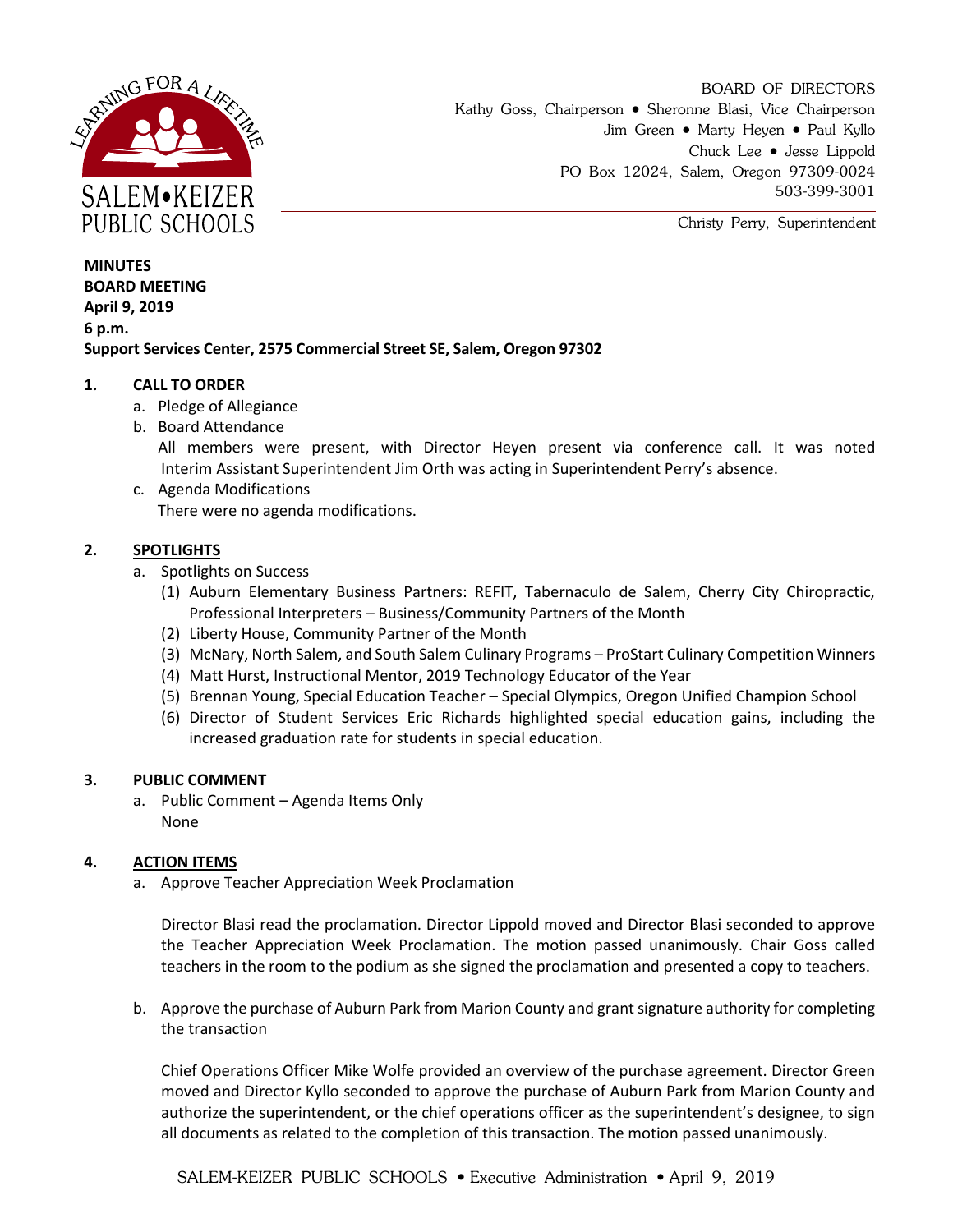c. Approve property transaction with City of Keizer and grant signature authority for completing the transaction

Chief Operations Officer Mike Wolfe provided an overview of the property transaction. Director Green moved and Director Lee seconded to approve the property transaction with City of Keizer and authorize the superintendent, or the chief operations officer as the superintendent's designee, to sign all documents related to the completion of the transaction. The motion passed unanimously.

d. Appoint additional members to Community Bond Oversight Committee

Chief Operations Officer Mike Wolfe reviewed the process for appointing members to the Community Bond Oversight Committee (CBOC), noting two members are recommended to the committee: Community member Aniceto Jay Taisacan Mundo and student representative Leanette Mabinton. Director Kyllo moved and Director Lippold seconded to appoint the identified members to the committee. The motion passed unanimously.

## **5. CONSENT CALENDAR**

- a. Acceptance of Grants
- b. Personnel Actions
- c. Accelerated Advancement to Contract Status for Identified Staff (document walked in)

Director Kyllo pulled item 5.c.

Director Green moved and Director Kyllo seconded to accept consent calendar items 5.a and 5.b. The motion passed unanimously.

Director Kyllo asked for criteria in recommending teachers for acceleration to contract status, which Executive Director of Human Resources John Beight addressed.

Directory Kyllo moved and Director Lee seconded to accept item 5.c. The motion passed unanimously.

#### **6. READINGS**

a. None

## **7. REPORTS**

a. Strategic Plan Report: Human Resources Practices

Executive Director of Human Resources John Beight presented the Strategic Plan Report: Human Resources Practices. He reviewed strategies and practices for recruiting and induction, relationships with universities, staff retention, and increasing staff diversity. Board members asked clarifying questions, which Executive Director Beight addressed.

b. Howard Street Charter School Agreement Update

Chief Operations Officer Mike Wolfe provided an update on the Howard Street Charter School Agreement, noting there are no changes (no amendments) to the charter agreement. The board asked clarifying questions, which Mr. Wolfe, and Paul Dakopolos, legal counsel for the district, addressed.